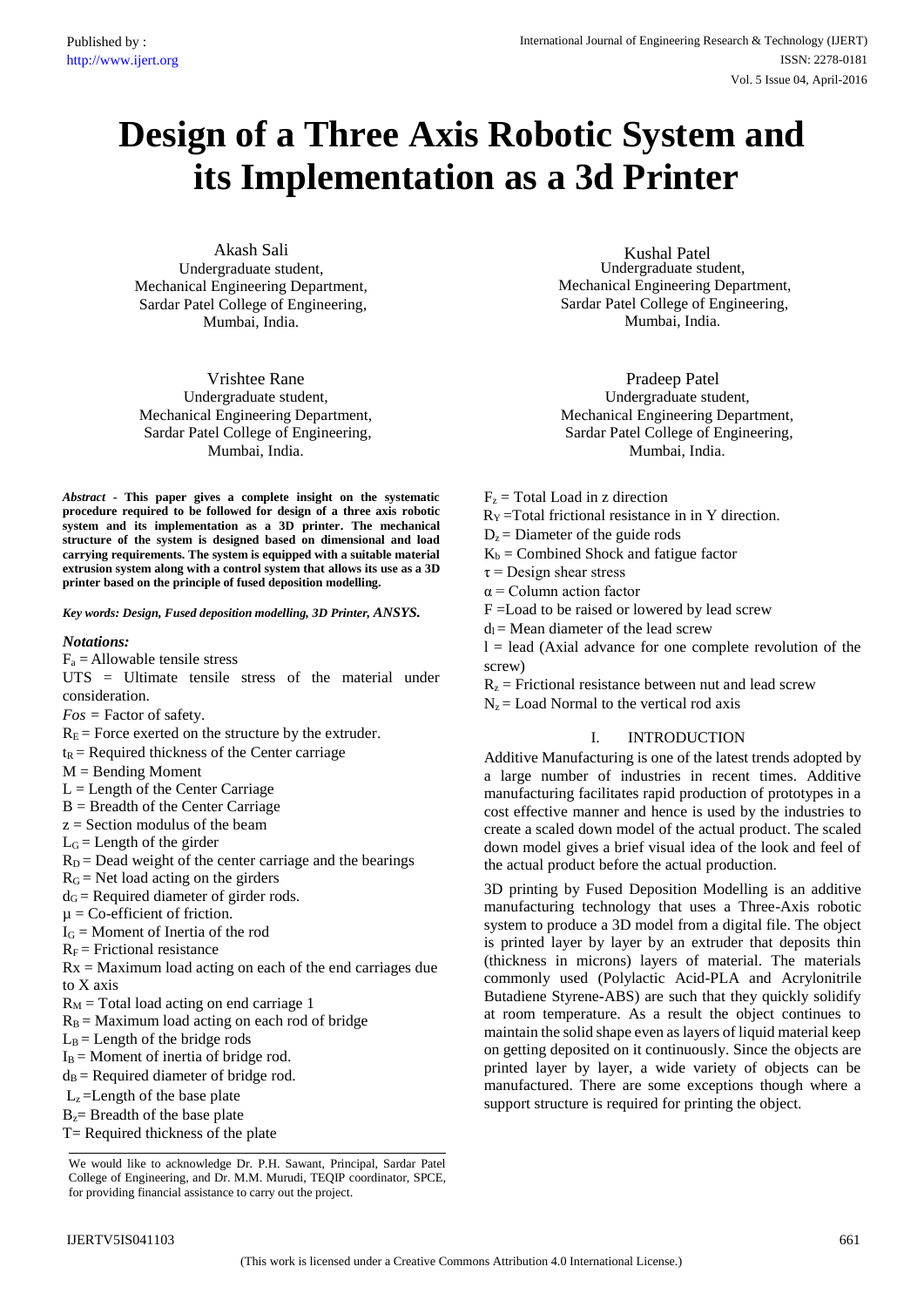# II. CONSTRUCTION

The robotic system to be designed, is similar to a gantry crane, that is, it has three degrees of freedom for linear motion. It can travel along X, Y and Z axes; the orientation



Figure 1 Orientation of axes for the system

of which is shown in the *Fig. 1*. Out of the three axes, the X and the Y axes are formed by the upper frame in the form of bridges and girders which are supported by end mounts and the end carriages. Z axis formed by base platform guided upon suitable vertical rails. The construction of the system is shown in detail in *Fig. 2*. The system is to be designed to be implemented as a 3d printer to give an output print of volume 200×200×200 mm<sup>3</sup> .

# *A. X-axis*

Refer *Fig.* 3. The X axis is formed by a center carriage  $\{1\}$ sliding on two guide rods (girders){2,3} which are supported by end carriages{4,5} on each end. The necessary drive to move the center carriage along the X axis, is given by a belt {6} and pulley {7},{8} system is used, which is driven by a suitable motor  $\{9\}$ .

# *B. Y-axis.*

Refer *Fig. 4*.The end carriages of the X axis are supported by, and slide on the guide rods {10, 11} on each side of the frame. These guide rods (bridges), supported by four end mounts {12, 13, 14, and 15} form the Y axis of the system. The Y axis is driven by a motor  $\{16\}$ , belt  $\{17\}$  and pulley  $\{18\}$ system. Since the driving force needs to be equally distributed along both ends of the X axis, a transfer rod {19} is used, that distributes the driving torque or power equally at its both ends.



Figure 3 Structure of X axis

### *C. Z- axis*

Refer *Fig. 5*. The Z or vertical axis of the system is formed by the base platform {20} and the guide rods {21}, {22}. The motion in this axis is provided by a lead screw {23} and a meshing nut {24}, which is driven by a suitable motor {25}.

#### *D. Extrusion system*

Implementation of an extruder system allows the use of designed system as a 3D printer. An extruder consists of (a) Extrusion gear, (b) a stepper motor to drive the gear, (c) Heating block and (d) Nozzle. Based on the construction of the extruders, they can be classified as direct drive extruders and indirect extruders. In case of direct drive extruders, the whole assembly of parts mentioned above is one single unit and is mounted directly on the center carriage of the extruder. Whereas, in case of an indirect extrusion system, only the heater block and nozzle are mounted on the carriage while, the motor and the extrusion gear are mounted separately on the frame of the system. Direct drive extruders impose more load on the robotic system as compared to the indirect extruders. Thus, the system is designed to carry the weight of a direct drive extruder. *Figure 6* shows a direct drive extruder. MK8 direct drive extruder [1] will be equipped to implement the system as a 3D printer.





Figure 4 X-Y axes of the system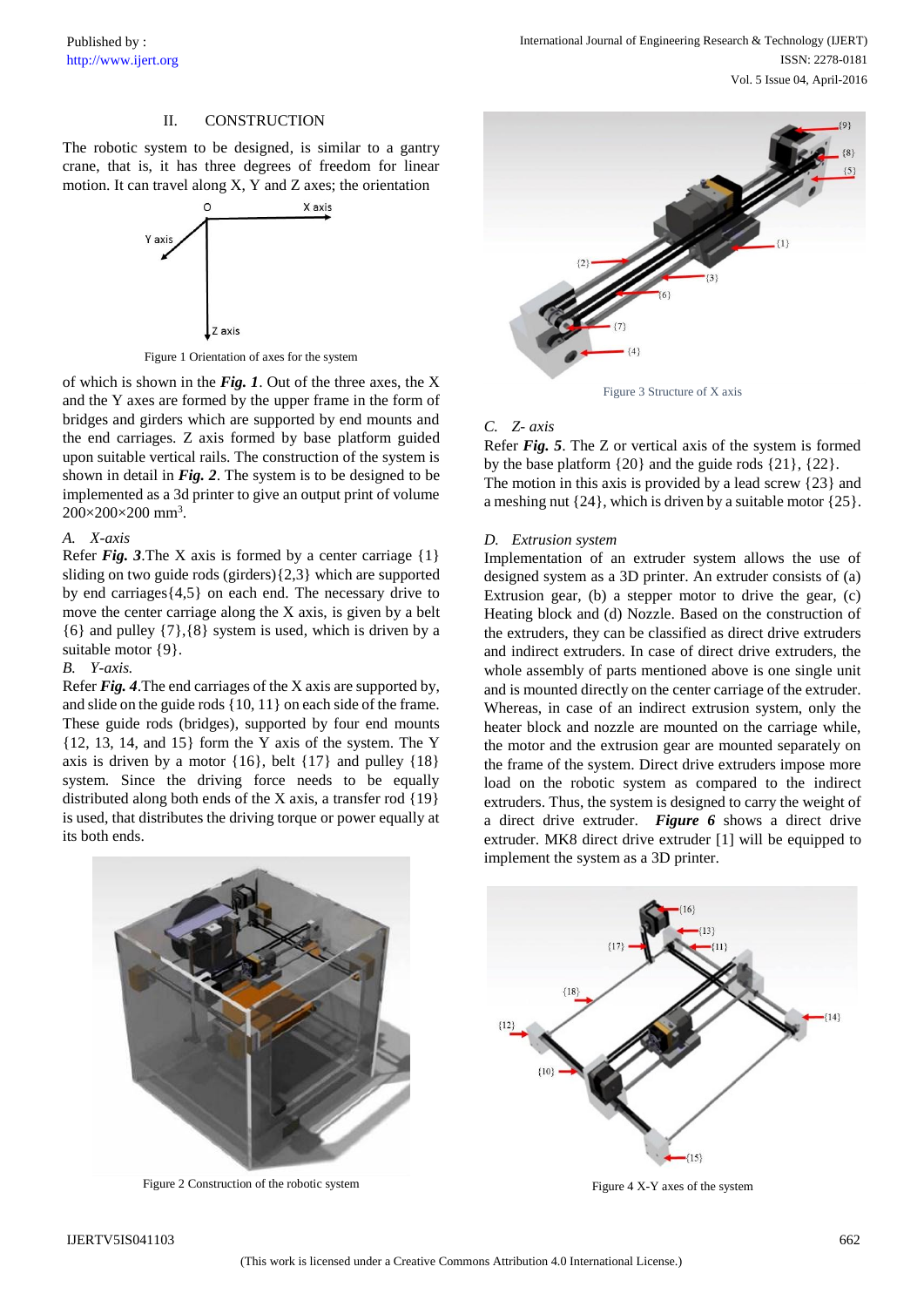

Figure 5 Structure of the Z axis of the system

#### III. DESIGN OF MECHANICAL SYSTEM

The entire robotic system is designed taking into consideration, the travel span along all the axes, and strength against the forces that will be imposed on the system. The components are checked depending on the ultimate tensile strength by verifying that calculated stress does not exceed the maximum stress allowable stress. The maximum allowable stress is given by:

$$
F_a = \frac{UTS}{f \, os} \tag{1}
$$

*A. X and Y axes* 

The system is to be designed such that it can support the weight of the extrusion system, that is to be mounted on the center carriage of the X axis, and the self-weight of end carriages, girders, bridges and the end mounts. Dimensions of the system are decided based on required travel of the extrusion point of the nozzle in XY plane. The system can be designed by following the sequence as given bellow:

#### *a. Center Carriage*

It is a rectangular plate that supports the extruder, hence the dimensions if the base plane of the plate are decided such that it can fit the extruder.



Figure 6 MK8 extruder [1]

The external dimensions of the extruder are: Length=83mm, Breadth= 42mm, Height =42mm and weighs 450gms. Thus, based on these dimensions and considering appropriate allowance for mounting the extruder on the carriage, the dimensions of the carriage are selected as follows: L=90mm, B=86mm . The required thickness of the plate is calculated by strength calculations by considering the bending stresses acting on the plate due to the force  $R_{E=}$ 4.415N exerted by the MK8 extruder. The plate is considered as a simply supported beam of length 90mm and cross section of (t  $_R$  x 86) mm. Aluminum is selected as the material for center carriage. Other materials such as ceramics or plastics can be used based on the cost budget and the availability of the material. Refer *Fig. 7*.

$$
M = \frac{R_E \times L}{4}
$$
  
= (4.415 × 90) / 4  
= 99.34 N-mm. (2)

UTS  $\Delta$ luminum = 310 MPa.

Factor of safety (assumed)  $= 5$ .

Allowable stress, Fa =  $310 / 5 = 62$  MPa. But, stress induced on the carriage = M z (3)

Where, 
$$
z = \frac{B \times t_R^2}{6}
$$
  
=  $(86 \times t_R^2) / 6$  (4)

Thus,  $62 = M/z$  $62 = 99.34 / z$ 

This gives required thickness,  $t_R = 0.4$  mm.

Thus, a feasible higher value of 1mm is selected as the thickness of the plate. Further, the carriage has to house linear bearings for providing smooth motion on guide rods. Thus, plate will be optimized after bearing selection.

#### *a. Girders (X axis guide rods)*

The length of the girders is selected by considering the required travel and clearances.



Figure 7 Loading of the center carriage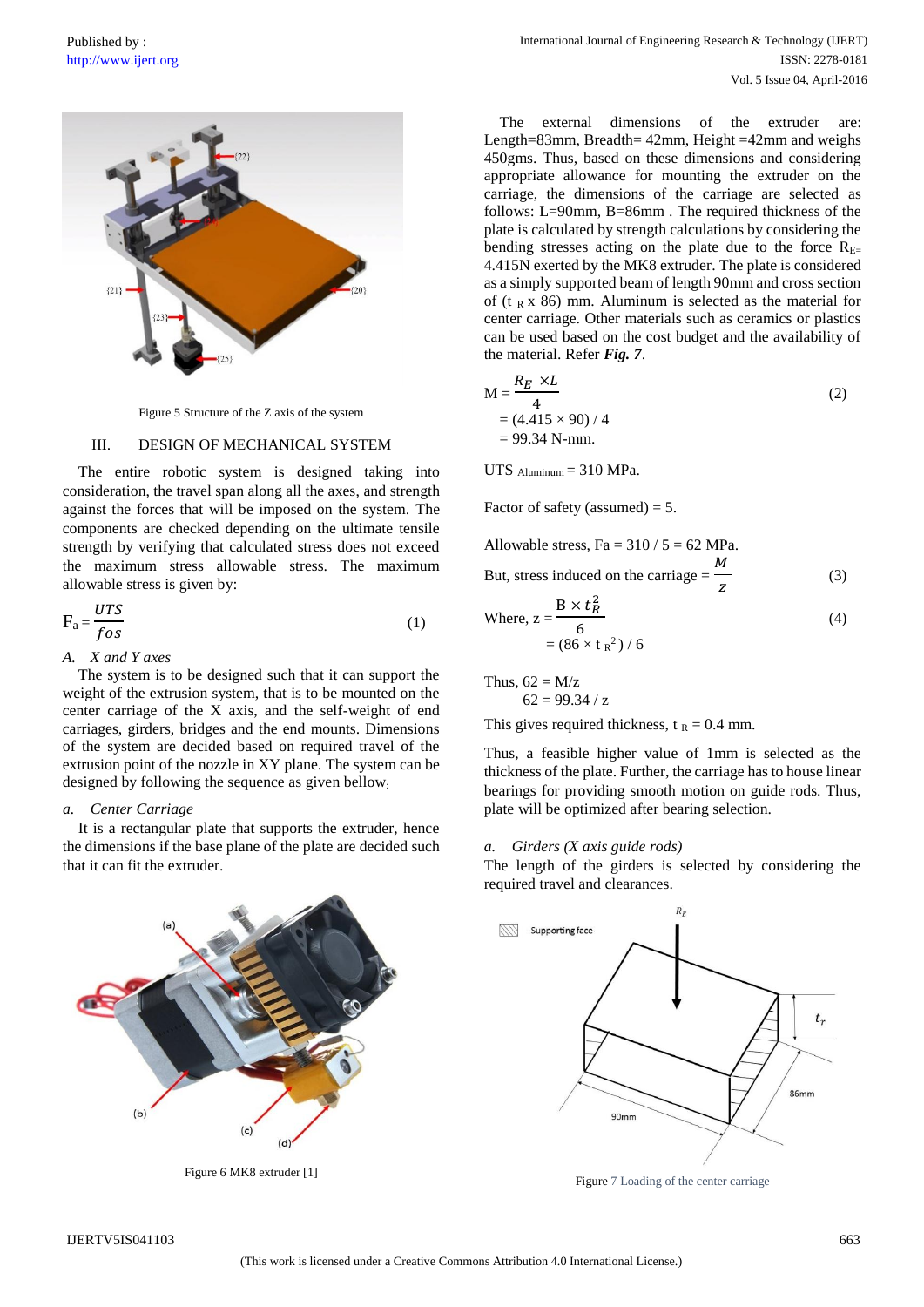

Figure 8 Loading of girder rod and its bending moment diagram

For a cross travel of 200 mm, the length of the girder rod is taken as 350mm. The rods are subjected to  $R_E$  and  $R_D$ . Since two rods are implemented, this load will be distributed equally among the two. Refer *Fig. 8*.Thus each rod will be subjected to the half of the total load, which is given by:

$$
R_G = (R_E + R_D) / 2 \tag{5}
$$

Where  $R_D$  is assumed to be =  $0.8 \times R_E = 0.8 \times 4.415$  $= 3.532 N$ 

 $R_G = (4.415 + 3.532) / 2 = 7.947 / 2 = 3.974$  N

The required rod diameter is found by checking it against bending stress which is maximum when the load is at the center. The bending moment acting on the rod is given by:

$$
M = (R_G \times L_G) / 4
$$
  
= (3.974 × 350) / 4 = 347.68 N-mm  
Bending stress =  $\frac{M \times y}{I_G}$  (7)  
Where, y = d<sub>G</sub>/2 and

Moment of Inertia of the rod,  $I_G = \frac{\pi \times d_G^4}{\epsilon}$ 64 (8)

Designed bending stress should be less than or equal to allowable stress. Material used for guide rods is chrome hardened steel with UTS = 215 M-Pa. Considering a factor of safety of 5.

$$
Fa = \frac{M \times y}{I_G}
$$
\n(9)  
\n∴ 43 = 
$$
\frac{(347.68 \times (d_G / 2))}{(\frac{\pi \times d_G^4}{64})}
$$
\n(9)  
\n3.25mm  
\n15.3mm  
\n15.3mm

 $O$ 8mm  $614$ mm  $Ø15mm$ 

Figure 9 LM8UU bearing dimensions [2]

∴ d<sub>G</sub> =  $4.351$  mm.

The required diameter of the guide rod is 4.351 mm. Based on the standard shaft sizes available 8mm diameter rod was implemented in the structure. The self-weight of the rod is found to be 1.52 N.

Linear bearings have to be implemented between the center carriage and the guide rods to allow smooth linear motion along the girders. Thus, linear bearings, LM8UU with dynamic capacity of 274N and a static capacity of 392N is selected. The detailed geometry of the bearing is shown *Fig. 9*. In order to support these bearings the center carriage is optimized as shown in the *Fig. 10*. The weight of the center carriage after these modifications is 2.77 N, which is less than the weight considered for guide rod strength calculation.

Linear actuation in X direction is provided by use of a stepper motor driven timing pulley and belt. GT2 pulley [3] with 2mm pitch, 20 teeth and 16mm diameter along with a 6mm width GT2 belt [3] are selected.

Force acting in the X direction that provides tension to the belt is the frictional resistance between bearings and the shaft. For anti-friction bearings, the co-efficient of friction for steelsteel contact is from 0.4 to 0.6 [4]. Assumed value  $= 0.5$ .

Thus, frictional resistance, RF = 2×µ×R<sup>G</sup> (10) = 2×0.5×3.974 = 3.974N Torque required to be supplied by the motor = R<sup>F</sup> × Pulley radius (11) = 3.974 × 8 = 31.792 N-mm= 0.318 kg-cm.

Thus, a NEMA 17 bipolar stepper motor is selected with torque capacity of 4.4 kg-cm. Self-weight of the motor is 0.365 kg.

#### *a. End Carriages*

End carriages support the girders on Y axis guide rods. The maximum will be imposed on an end carriages when the center carriage is at the closest point from it as shown in *Fig*. *11*. The maximum load acting on each of the end carriages due to X axis is Rx.



Figure 10 Optimized center carriage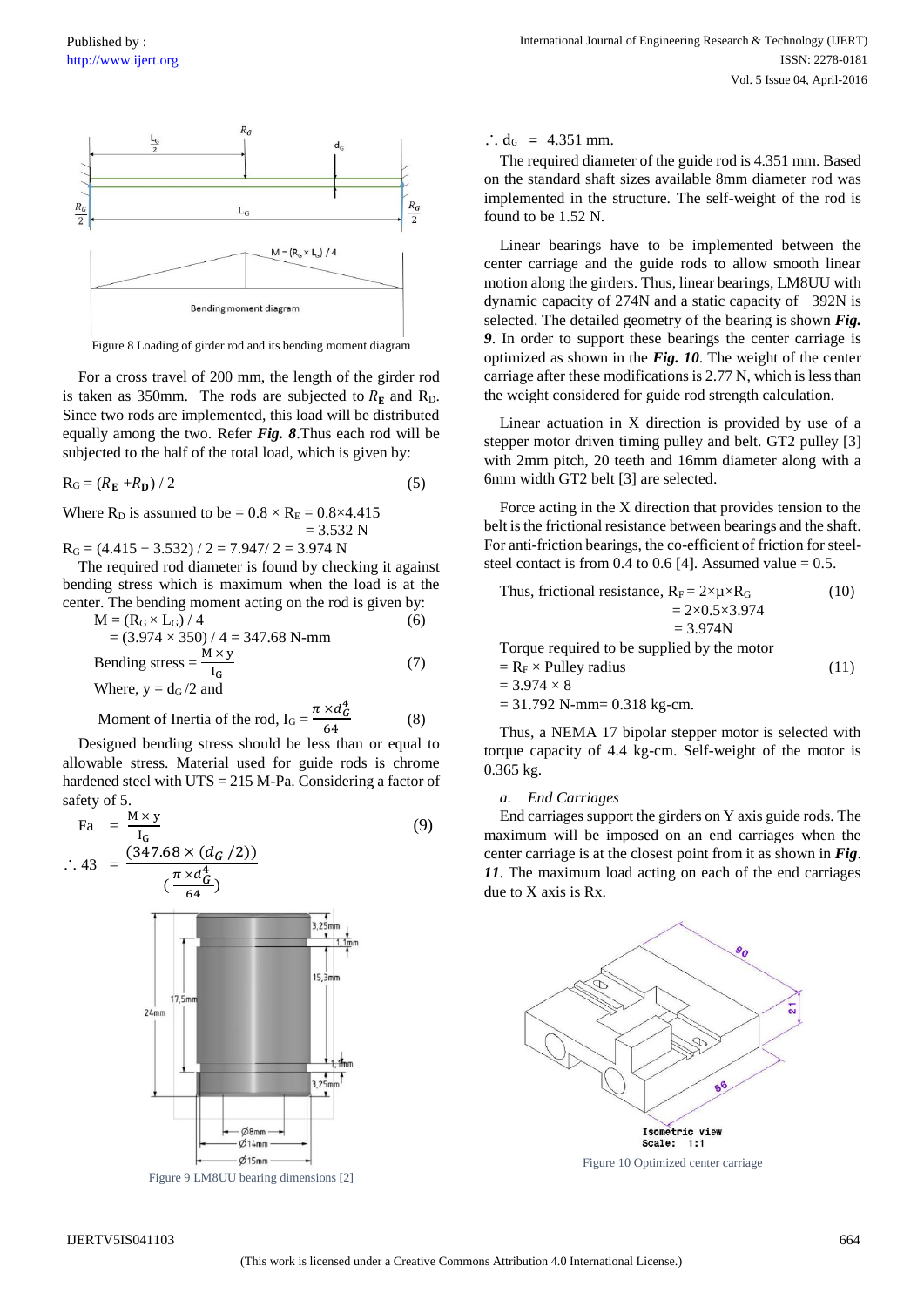

Figure 11 Maximum loading on the end carriages

Where, 
$$
R_X = 2 \times R_G + Self
$$
 weight of the rod.  
= 7.948 + 1.52 × 2  
= 10.988 N. (12)

One of the end carriages has to support a stepper motor for actuating the motion in the X direction. Thus, total load acting on that end carriage,

$$
R_M = R_X + \text{stepper motor weight} = 10.988 + 3.581 \quad (13)
$$

$$
= 14.56 \text{ N}.
$$

The load acting on its counterpart is simply the weight exerted by the  $X \text{ axis} = 10.988$ .

Due to complexity of the geometry, the end carriages are designed by finite element analysis using ANSYS. The results are as shown in the *Fig. 12* and *13* for end carriage 1 and *Fig. 14 and 15* for end carriage 2.

It is seen that maximum imposed stress is less than allowable stress. Thus, it is a safe design. Self-weights of End carriages, 1 and 2 are 3.5N and 3.8 N respectively. Bearing LM8UU is implemented in the end carriages to allow smooth linear motion in Y direction.

#### *b. Bridge (Y axis guide rods)*

Y axis guide rods support the entire X axis structure. The length of these rods are selected based on the travel of center carriage and required clearance. For 200mm travel of the extrusion point, the length of the rod,  $L_B = 340$ mm.



Figure 12 ANSYS simulation of loading of end carriage 1



Figure 13 ANSYS simulation of Equivalent stress on end carriage1

The maximum load acting on each rod of the bridge,

$$
R_B = R_M + Self-weight of the Motor carriage
$$
  
= 14.56 + 3.5  
= 18.06 N

$$
M = (R_B \times L_B) / 4
$$
  
= (18.06 × 340) / 4  
= 1535.1 N-mm (15)

$$
\therefore \text{ Fa} = \frac{M \times y}{I_B}
$$
\n
$$
43 = \frac{(1535.1 \times (d_B / 2))}{(\frac{\pi \times d_B^4}{64})}
$$
\n
$$
\therefore d_B = 7.137 \text{ mm}
$$
\n(16)

Thus, shafts of diameter 8mm are selected for bridge guide rods. The self-weight of these rods is found to be 1.5284N each.

#### *c. Transfer rod*

It is implemented to transfer the motion of a single motor to both the sides of the Y axis. 8mm diameter rods are selected. GT2 pulleys and belts are implemented on the transfer rod as shown in the *Fig. 4*. Self-weight of transfer rods  $= 1.55N$  each. 628RS ball bearing with 8mm bore diameter is selected for smooth rotational motion of the rod.



Figure 14 ANSYS simulation of loading of end carriage 2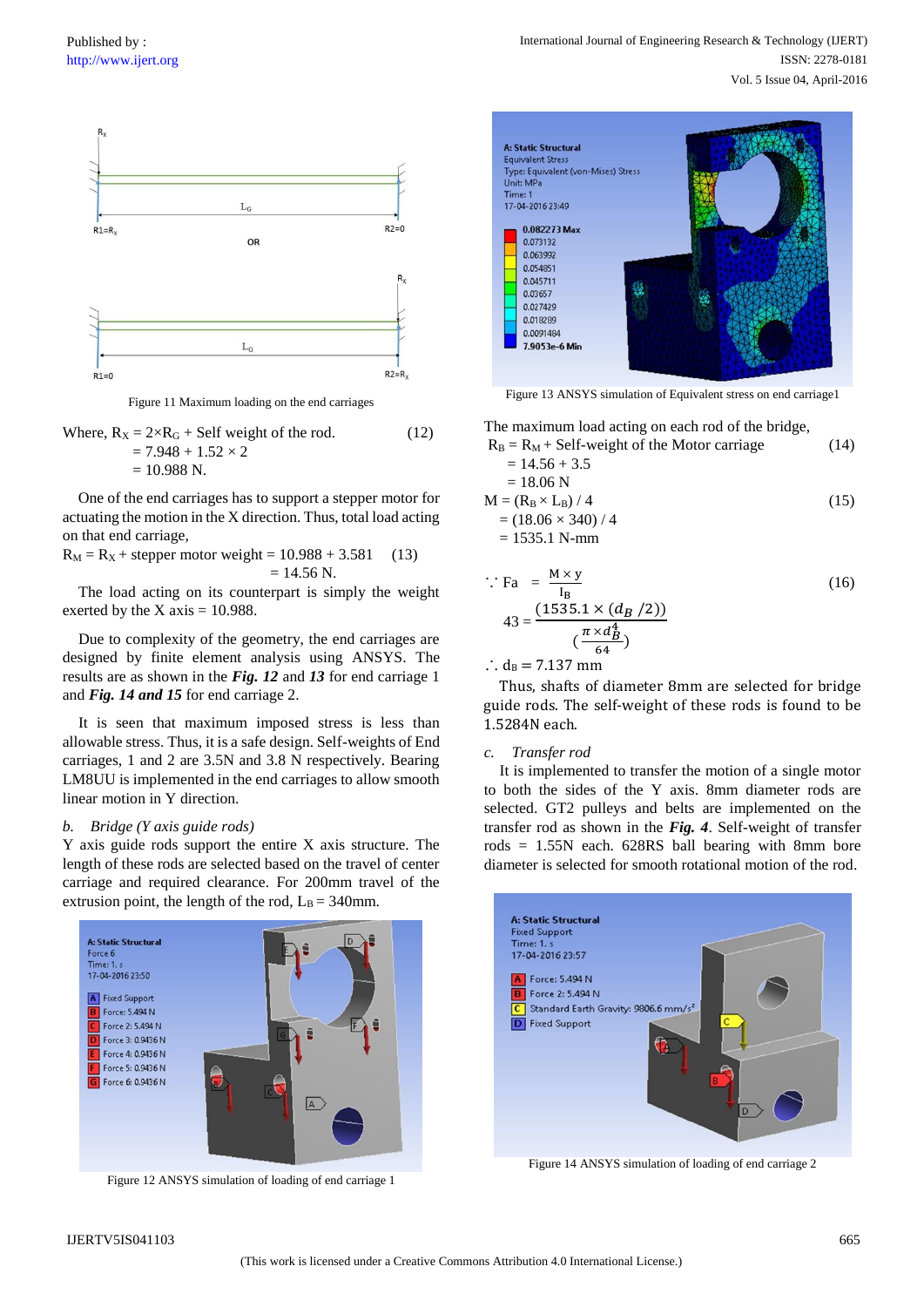

Figure 15 ANSYS simulation of Equivalent stress on end carriage2

#### *d. End Mounts*

Four End mounts support the entire X-Y frame along with transfer rods to transmit motor power along Y axis. Thus, the load acting on each of the end mounts,

$$
R_{EM} = (R_M + Self weight of end carriages + 2 \times self-weight of Y axis rods + 2 \times self-weight of transfer rods) / 4 \t\t (17)
$$
  
\n
$$
R_{EM} = 14.56 + 3.5 + 3.8 + 2 \times 1.528 + 2 \times 1.55
$$
  
\n= 28.016 / 4  
\n= 7.004 N

The end mounts are designed by finite element analysis by using ANSYS. Refer *Fig. 16* and *Fig. 17* for the results. The induced stress is lower that allowable stress (63 MPa for Aluminum). Hence, the design is safe.

Motor selection for Y direction:

Total frictional resistance in in Y direction

$$
= R_Y = 4 \times \mu \times R_{EM}
$$
 (18)

$$
= 4 \times 0.5 \times 7.004
$$
  
= 14.008N

Torque required to overcome this frictional resistance  $=$  R<sub>Y</sub>  $\times$  Pulley radius (19)

 $= 14.008 \times 8$ 

=112.064 N-mm= 1.121 Kg-cm



Figure 16 ANSYS simulation of loading of an end mount



Figure 17 ANSYS simulation of Equivalent stress on an end mount

Thus, a NEMA 17 bipolar stepper motor is selected with torque capacity of 4.4 kg-cm. Self-weight of the motor is 0.365 kg.

### *B. Z axis*

The z axis mechanism is designed to carry the load of the product extruded by the extrusion system. The base platform is considered as a cantilever plate supported by the vertical guide rods. Refer *Fig. 18*.

#### a. *Base Plate*

The dimensions of the base plate are selected based on the maximum dimensions of the print required and the space clearances with respect to other components. Required print size is 200×200×200 mm.

Thus, by considering other space clearances the plate size selected  $B_z = 224$ mm and  $L_z = 315$  mm. The Base plate supports a heated bed, with weight 3.9 N, required for 3d printing applications. The maximum design load imposed on the base plate is assumed as 30N considering 2.5 kg print output.

Total Point Load in z direction =  $F_z$  = 30 N is at a distance 207mm from the support as shown in the *Fig. 18*.





Figure 18 Force distribution on Z axis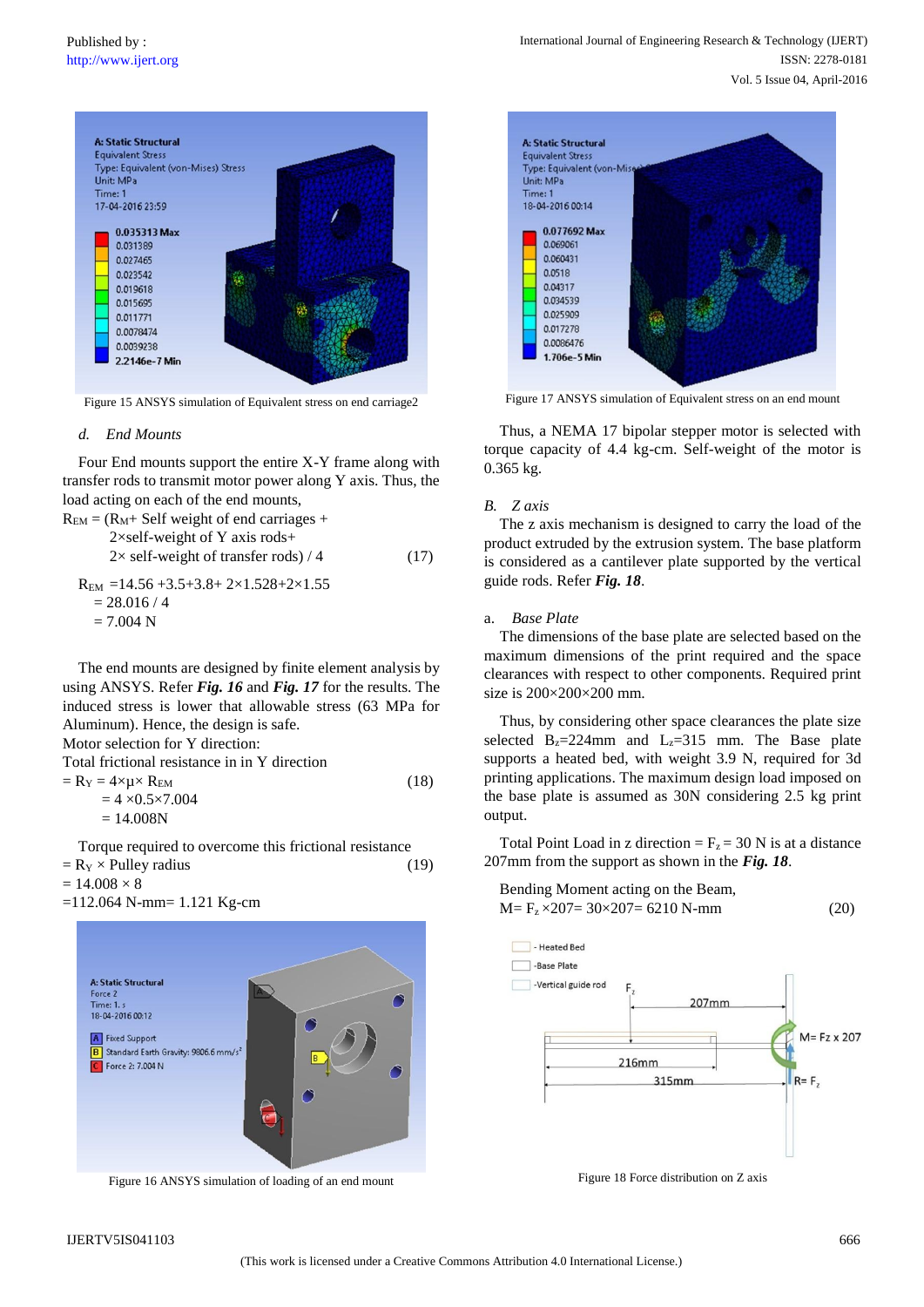Aluminum material with UTS= 315 MPa is selected for bed. Considering a factor of safety of 5,

Allowable bending stress = 
$$
315/5 = 63
$$
 MPa.

$$
\therefore 63 = \frac{M \times y}{I_Z} = \frac{(6210 \times (T/2))}{\frac{224 \times T^3}{12}}
$$
 (21)

T=1.625 mm.

Thus, an aluminum plate of 3mm thickness and  $224\times315$ mm<sup>2</sup> base plane dimensions is used. Self-weight of the plate is found to be  $=0.4$  Kg $= 4N$ .

## *b. Vertical Guide rods*

Vertical travel required  $= 200$ mm. Thus, by considering clearance to occupy the supporting mounts, 350mm length rods are selected as z axis guide rods. These rods are subjected to bending as well as an axial force as shown in the Fig. 18.

Thus, the diameter of the rods is calculated by using formula [5]:

$$
D_z^3 = \frac{16}{\pi \times \tau} \times (K_b \times M_b + \alpha \frac{F_z \times D_Z}{8})
$$
 (21)

Where, 
$$
\tau = \frac{UTSSTEEL}{2 \times Factor \ of \ Safety} = \frac{215}{2 \times 5} = 21.5 \text{ MPa}
$$
 (22)

 $K_b = 1.5$  for impact loading  $M_b = 6210 / 2 = 3105$  N-mm  $\alpha$  = 1 for tensile loading  $F_z = 30/2 = 15N$ 

By substitution, the value of  $D_z = 10.35$  mm.

Thus, rods of diameter 12mm are selected for Z-axis guide rods. Linear Flange bearings LMK12UU are selected to provide smooth linear motion in Z direction. They are fixed on the base plate and provide support to the bed as well.

# c. *Leadscrew rod*

8mm trapezoidal threaded leadscrew rod of 350 mm length and meshing nut with 2mm pitch is selected. The nut is fixed on to the base plate. The leadscrew revolves over the threads of the nut to impart linear motion in Z direction. Lead screw is driven by a stepper motor.

Torque required to raise the load [6]  
= 
$$
\frac{F \times d_l}{2} \times \frac{(l + \pi \times \mu \times d_l)}{(\pi \times d_l - \mu \times l)}
$$
(23)

Torque required to lower the load [6]  $=\frac{F\times d_l}{2}$  $\frac{d}{2} \times \frac{(\pi \times \mu \times d_l - l)}{(\pi \times d_l + \mu \times l)}$  $(\pi \times d_l + \mu \times l)$ (24)

Where,

 $d_1 = 8$ mm

 $l= Axial Pitch = 2mm$ 

µ= Coefficient of friction between the lead screw and nut.  $= 0.19$  for steel screw and brass nut. [6]

The load to be raised or lowered can be found as:  $F=F_z+R_z$ 



Figure 19 Loading on the nut and lead screw

Where,  $N_Z$  is the force on the nut, due to bending moment, imposed by the cantilever plate. Refer *Fig. 19*.

At equilibrium, sum of all the moments at a point O is zero.

$$
F_z \times 207 = N_z \times 10
$$
\n
$$
N_z = F_z \times 207 / 10
$$
\n
$$
= 30 \times 20.7
$$
\n
$$
= 621 N
$$
\nNow, R<sub>z</sub> =  $\mu$ N<sub>z</sub>  
\n
$$
= 0.19 \times 621
$$
\n
$$
= 117.99 N
$$
\n
$$
∴ F = Rz + Fz
$$
\n
$$
= 118 + 30
$$
\n
$$
= 148 N
$$
\n(26)

By substituting above values in equation (23) and (24) we get,

Torque required to raise the load=16.2 N-cm =  $1.62$  Kg-cm. Torque required to lower the load=  $6.64N$ -cm =  $0.664$  Kg-cm

Thus, a NEMA 17 bipolar stepper motor is selected with torque capacity of 5.5 kg-cm. Self-weight of the motor is 0.365 kg.

The entire assembly is mounted on a box type frame which can be built by wood, acrylic, aluminum or any other material based on the budget and availability of the material. The dimensions of the external frame are carefully selected to fit in all the mechanical and electronic control system of the robot.

# IV. CONTROL SYSTEM

In order to control the motion of the extruder in X, Y and Z direction as well as the material feed rate, it is necessary to control the actuation of the respective stepper motors. This control is provided by Arduino Mega 2560 [7] microcontroller. The firmware is installed on the Arduino board by connecting it to a personal computer and writing the data into its ROM. Other electronics necessary for control of the system are as stated below.

# *A. RAMPS 1.4*

It is a control board that allows connection of Arduino Mega 2560 to all other electronic components.